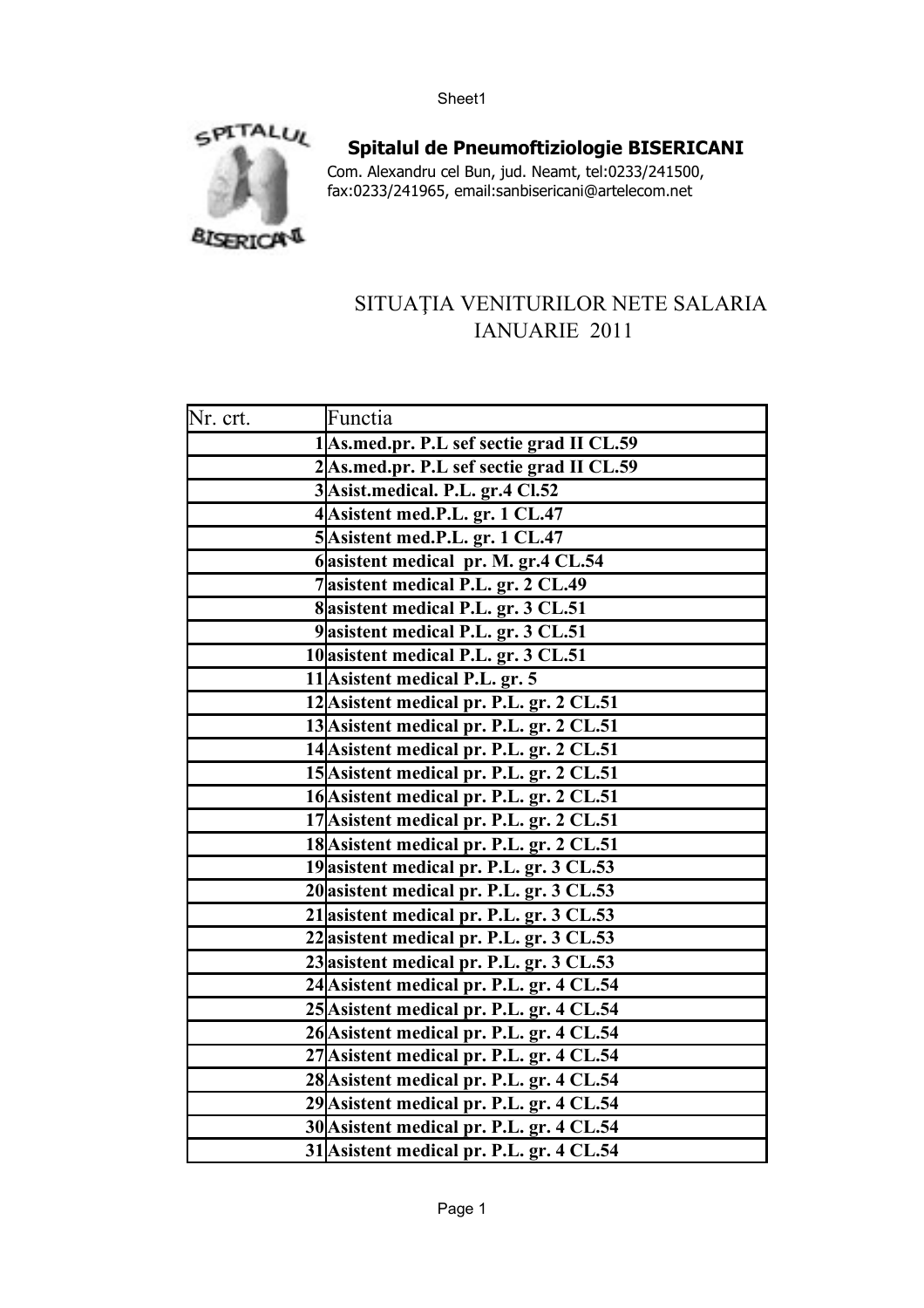Sheet1

| 32 Asistent medical pr. P.L. gr. 4 CL.54 |
|------------------------------------------|
| 33 Asistent medical pr. P.L. gr. 4 CL.54 |
| 34 Asistent medical pr. P.L. gr. 4 CL.54 |
| 35 Asistent medical pr. P.L. gr. 4 CL.54 |
| 36 Asistent medical pr. P.L. gr. 4 CL.54 |
| 37 Asistent medical pr. P.L. gr. 4 CL.54 |
| 38 Asistent medical pr. P.L. gr. 4 CL.54 |
| 39 Asistent medical pr. P.L. gr. 4 CL.54 |
| 40 Asistent medical pr. P.L. gr. 4 CL.54 |
| 41 Asistent medical pr. P.L. gr. 4 CL.54 |
| 42 Asistent medical pr. P.L. gr. 4 CL.54 |
| 43 Asistent medical pr. P.L. gr. 4 CL.54 |
| 44 Asistent medical pr. P.L. gr. 4 CL.54 |
| 45 Asistent medical pr. P.L. gr. 5 CL.55 |
| 46 Asistent medical pr. P.L. gr. 5 CL.55 |
| 47 Asistent medical pr. P.L. gr. 5 CL.55 |
| 48 Asistent medical pr. P.L. gr. 5 CL.55 |
| 49 Asistent medical pr. P.L. gr. 5 CL.55 |
| 50 Asistent medical pr. P.L. gr. 5 CL.55 |
| 51 Asistent medical pr. P.L. gr. 5 CL.55 |
| 52 Asistent medical pr. P.L. gr. 5 CL.55 |
| 53 Asistent medical pr. P.L. gr. 5 CL.55 |
| 54 Asistent medical pr. P.L. gr. 5 CL.55 |
| 55 Asistent medical pr. P.L. gr. 5 CL.55 |
| 56 Asistent medical pr. P.L. gr. 5 CL.55 |
| 57 Asistent medical pr. P.L. gr. 5 CL.55 |
| 58 Asistent medical pr. P.L. gr. 5 CL.55 |
| 59 Asistent medical pr. P.L. gr. 5 CL.55 |
| 60 Asistent medical pr. P.L. gr. 5 CL.55 |
| 61 Asistent medical pr. P.L. gr. 5 CL.55 |
| 62 Asistent medical pr. P.L. gr. 5 CL.55 |
| 63 Asistent medical pr.M gr.5 CL.53      |
| 64 Bilog pr. gr. 5 CL.63                 |
| 65 Bilog pr. gr. 5 CL.63                 |
| 66 Casier I gr. 5 CL.21                  |
| 67 Consilier juridic gr. 4 Cl.56         |
| 68 Contabil I- A Med. gr. 5 CL.31        |
| 69 Contabil P.L. III gr. 1 Cl.37         |
| 70 Director Fin. contabil gr. II CL.79   |
| 71 Director medical grad II CL.87        |
| 72 Farmacist sp. sef sectie grad I CL.85 |
| 73 infirmiera gr. 3 CL.21                |
| 74 infirmiera gr. 3 CL.21                |
| 75 infirmiera gr. 4 CL.22                |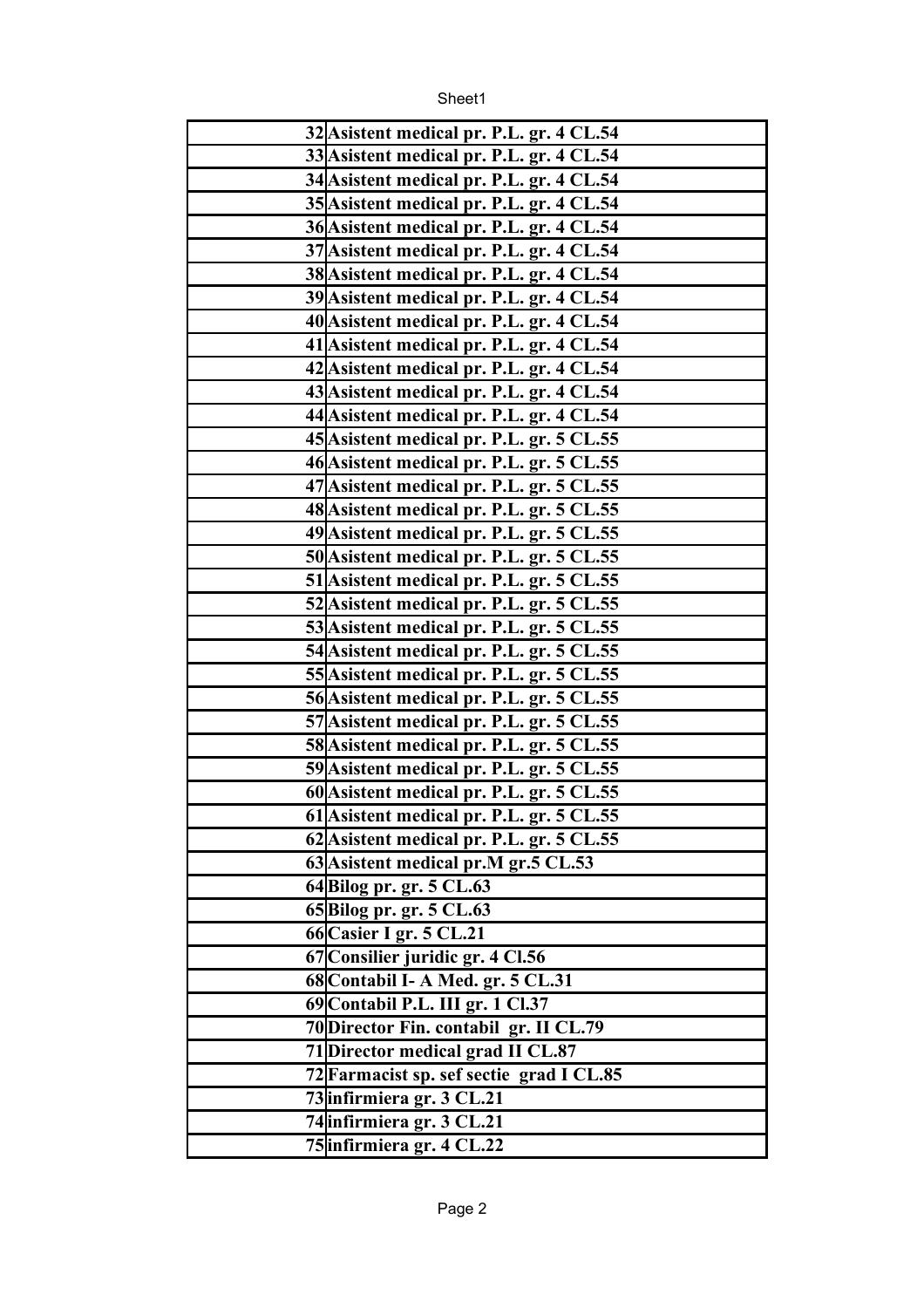Sheet1

| 76 infirmiera gr. 5 CL.23            |
|--------------------------------------|
| 77 infirmiera gr. 5 CL.23            |
| 78 infirmiera gr. 5 CL.23            |
| 79 infirmiera gr. 5 CL.23            |
| 80 infirmiera gr. 5 CL.23            |
| 81 infirmiera gr. 5 CL.23            |
| 82 infirmiera gr. 5 CL.23            |
| 83 infirmiera gr. 5 CL.23            |
| 84 infirmiera gr. 5 CL.23            |
| 85 infirmiera gr. 5 CL.23            |
| 86 infirmiera gr. 5 CL.23            |
| 87 infirmiera gr. 5 CL.23            |
| 88 infirmiera gr. 5 CL.23            |
| 89 infirmiera gr. 5 CL.23            |
| 90 infirmiera gr. 5 CL.23            |
| 91 Informatician I- A SSD gr.3 Cl.44 |
| 92 Ingrijitor                        |
| 93 Ingrijitor                        |
| 94 Ingrijitor                        |
| 95 Ingrijitor gr. 4 CL.20            |
| 96 Ingrijitor gr. 4 CL.20            |
| 97 Ingrijitor gr. 4 CL.20            |
| 98 Ingrijitor gr. 4 CL.20            |
| 99 Ingrijitor gr. 4 CL.20            |
| 100 Ingrijitor gr. 4 CL.20           |
| 101 ingrijitor gr. 1 CL.15           |
| 102 ingrijitor gr. 1 CL.15           |
| 103 Ingrijitor gr. 3 CL.19           |
| 104 Ingrijitor gr. 3 CL.19           |
| 105 Ingrijitor gr. 3 CL.19           |
| 106 ingrijitor gr. 5 CL.21           |
| 107 ingrijitor gr. 5 CL.21           |
| 108 ingrijitor gr. 5 CL.21           |
| 109 ingrijitor gr. 5 CL.21           |
| 110 ingrijitor gr. 5 CL.21           |
| 111 ingrijitor gr. 5 CL.21           |
| 112 ingrijitor gr. 5 CL.21           |
| 113 ingrijitor gr. 5 CL.21           |
| 114 ingrijitor gr. 5 CL.21           |
| 115 ingrijitor gr. 5 CL.21           |
| 116 ingrijitor gr. 5 CL.21           |
| 117 ingrijitor gr. 5 CL.21           |
| 118 ingrijitor gr. 5 CL.21           |
| 119 Ingrijtor gr. 2 CL.17            |
|                                      |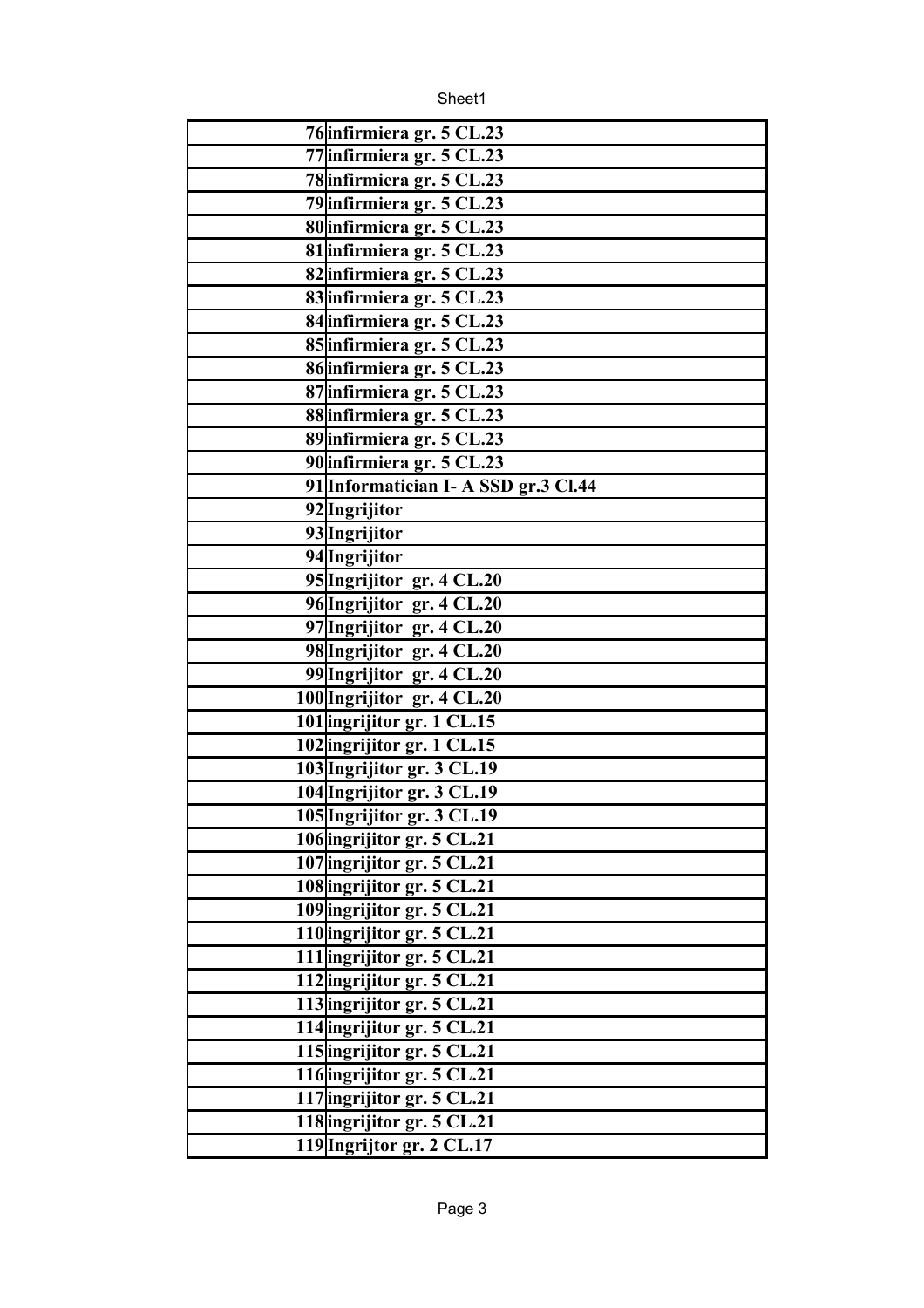Sheet1

| 120 Ingrijtor gr. 2 CL.17<br>121 Ingrijtor gr. 2 CL.17<br>122 Ingrijtor gr. 2 CL.17<br>123 Magaziner I gr. 5 CL.21<br>124 MANAGER GR.II CL.88<br>125 Medic primar gr. 4<br>126 Medic primar gr. 4<br>127 Medic primar gr.5<br>128 Medic primar gr.5<br>129 Medic primar gr.5<br>130 Medic primar gr.5<br>131 Medic primar sef sectie grad II CL.86<br>132 Medic primar sef sectie grad II CL.86<br>133 MEDIC Rezident I Cl.52<br>134 MEDIC SPECIALIST SEF LABOR. GR.5<br>135 Muncitor calificat Cl.8<br>136 Muncitor I gr. 5 CL.24<br>137 Muncitor I gr. 5 CL.24<br>138 Muncitor I gr. 5 CL.24<br>139 Muncitor I gr. 5 CL.24<br>140 Muncitor I gr. 5 CL.24<br>141 Muncitor I gr. 5 CL.24<br>142 Muncitor II gr.4CL.20<br>143 Muncitor II gr.5 CL.21<br>144 Muncitor II gr.5 CL.21<br>145 Muncitor II gr.5 CL.21<br>146 Muncitor II gr.5 CL.21<br>147 Muncitor II gr.5 CL.21<br>148 Muncitor II gr.5 CL.21<br>149 Muncitor II gr.5 CL.21<br>150 Muncitor II gr.5 CL.21<br>151 Muncitor II gr.5 CL.21<br>152 Muncitor II gr.5 CL.21<br>153 Muncitor III gr. 5 CL.21<br>154 Muncitor III gr. 5 CL.21<br>155 Muncitor III gr. 5 CL.21<br>156 Muncitor IV gr.5 CL.17<br>157 Operator ctr. date IV gr. 3<br>158 Paznic - pompier I gr.5 Cl.21<br>159 Paznic -pompier I gr.5 Cl.21<br>160 Paznic - pompier I gr. 2 CL.17<br>161 Referent I- A Med. gr. 5 CL.31<br>162 Registrator med. pr. gr. 5 CL.50<br>163 Registrator med. pr. gr. 5 CL.50 |  |
|-----------------------------------------------------------------------------------------------------------------------------------------------------------------------------------------------------------------------------------------------------------------------------------------------------------------------------------------------------------------------------------------------------------------------------------------------------------------------------------------------------------------------------------------------------------------------------------------------------------------------------------------------------------------------------------------------------------------------------------------------------------------------------------------------------------------------------------------------------------------------------------------------------------------------------------------------------------------------------------------------------------------------------------------------------------------------------------------------------------------------------------------------------------------------------------------------------------------------------------------------------------------------------------------------------------------------------------------------------------------------------------------------------------------------------------------|--|
|                                                                                                                                                                                                                                                                                                                                                                                                                                                                                                                                                                                                                                                                                                                                                                                                                                                                                                                                                                                                                                                                                                                                                                                                                                                                                                                                                                                                                                         |  |
|                                                                                                                                                                                                                                                                                                                                                                                                                                                                                                                                                                                                                                                                                                                                                                                                                                                                                                                                                                                                                                                                                                                                                                                                                                                                                                                                                                                                                                         |  |
|                                                                                                                                                                                                                                                                                                                                                                                                                                                                                                                                                                                                                                                                                                                                                                                                                                                                                                                                                                                                                                                                                                                                                                                                                                                                                                                                                                                                                                         |  |
|                                                                                                                                                                                                                                                                                                                                                                                                                                                                                                                                                                                                                                                                                                                                                                                                                                                                                                                                                                                                                                                                                                                                                                                                                                                                                                                                                                                                                                         |  |
|                                                                                                                                                                                                                                                                                                                                                                                                                                                                                                                                                                                                                                                                                                                                                                                                                                                                                                                                                                                                                                                                                                                                                                                                                                                                                                                                                                                                                                         |  |
|                                                                                                                                                                                                                                                                                                                                                                                                                                                                                                                                                                                                                                                                                                                                                                                                                                                                                                                                                                                                                                                                                                                                                                                                                                                                                                                                                                                                                                         |  |
|                                                                                                                                                                                                                                                                                                                                                                                                                                                                                                                                                                                                                                                                                                                                                                                                                                                                                                                                                                                                                                                                                                                                                                                                                                                                                                                                                                                                                                         |  |
|                                                                                                                                                                                                                                                                                                                                                                                                                                                                                                                                                                                                                                                                                                                                                                                                                                                                                                                                                                                                                                                                                                                                                                                                                                                                                                                                                                                                                                         |  |
|                                                                                                                                                                                                                                                                                                                                                                                                                                                                                                                                                                                                                                                                                                                                                                                                                                                                                                                                                                                                                                                                                                                                                                                                                                                                                                                                                                                                                                         |  |
|                                                                                                                                                                                                                                                                                                                                                                                                                                                                                                                                                                                                                                                                                                                                                                                                                                                                                                                                                                                                                                                                                                                                                                                                                                                                                                                                                                                                                                         |  |
|                                                                                                                                                                                                                                                                                                                                                                                                                                                                                                                                                                                                                                                                                                                                                                                                                                                                                                                                                                                                                                                                                                                                                                                                                                                                                                                                                                                                                                         |  |
|                                                                                                                                                                                                                                                                                                                                                                                                                                                                                                                                                                                                                                                                                                                                                                                                                                                                                                                                                                                                                                                                                                                                                                                                                                                                                                                                                                                                                                         |  |
|                                                                                                                                                                                                                                                                                                                                                                                                                                                                                                                                                                                                                                                                                                                                                                                                                                                                                                                                                                                                                                                                                                                                                                                                                                                                                                                                                                                                                                         |  |
|                                                                                                                                                                                                                                                                                                                                                                                                                                                                                                                                                                                                                                                                                                                                                                                                                                                                                                                                                                                                                                                                                                                                                                                                                                                                                                                                                                                                                                         |  |
|                                                                                                                                                                                                                                                                                                                                                                                                                                                                                                                                                                                                                                                                                                                                                                                                                                                                                                                                                                                                                                                                                                                                                                                                                                                                                                                                                                                                                                         |  |
|                                                                                                                                                                                                                                                                                                                                                                                                                                                                                                                                                                                                                                                                                                                                                                                                                                                                                                                                                                                                                                                                                                                                                                                                                                                                                                                                                                                                                                         |  |
|                                                                                                                                                                                                                                                                                                                                                                                                                                                                                                                                                                                                                                                                                                                                                                                                                                                                                                                                                                                                                                                                                                                                                                                                                                                                                                                                                                                                                                         |  |
|                                                                                                                                                                                                                                                                                                                                                                                                                                                                                                                                                                                                                                                                                                                                                                                                                                                                                                                                                                                                                                                                                                                                                                                                                                                                                                                                                                                                                                         |  |
|                                                                                                                                                                                                                                                                                                                                                                                                                                                                                                                                                                                                                                                                                                                                                                                                                                                                                                                                                                                                                                                                                                                                                                                                                                                                                                                                                                                                                                         |  |
|                                                                                                                                                                                                                                                                                                                                                                                                                                                                                                                                                                                                                                                                                                                                                                                                                                                                                                                                                                                                                                                                                                                                                                                                                                                                                                                                                                                                                                         |  |
|                                                                                                                                                                                                                                                                                                                                                                                                                                                                                                                                                                                                                                                                                                                                                                                                                                                                                                                                                                                                                                                                                                                                                                                                                                                                                                                                                                                                                                         |  |
|                                                                                                                                                                                                                                                                                                                                                                                                                                                                                                                                                                                                                                                                                                                                                                                                                                                                                                                                                                                                                                                                                                                                                                                                                                                                                                                                                                                                                                         |  |
|                                                                                                                                                                                                                                                                                                                                                                                                                                                                                                                                                                                                                                                                                                                                                                                                                                                                                                                                                                                                                                                                                                                                                                                                                                                                                                                                                                                                                                         |  |
|                                                                                                                                                                                                                                                                                                                                                                                                                                                                                                                                                                                                                                                                                                                                                                                                                                                                                                                                                                                                                                                                                                                                                                                                                                                                                                                                                                                                                                         |  |
|                                                                                                                                                                                                                                                                                                                                                                                                                                                                                                                                                                                                                                                                                                                                                                                                                                                                                                                                                                                                                                                                                                                                                                                                                                                                                                                                                                                                                                         |  |
|                                                                                                                                                                                                                                                                                                                                                                                                                                                                                                                                                                                                                                                                                                                                                                                                                                                                                                                                                                                                                                                                                                                                                                                                                                                                                                                                                                                                                                         |  |
|                                                                                                                                                                                                                                                                                                                                                                                                                                                                                                                                                                                                                                                                                                                                                                                                                                                                                                                                                                                                                                                                                                                                                                                                                                                                                                                                                                                                                                         |  |
|                                                                                                                                                                                                                                                                                                                                                                                                                                                                                                                                                                                                                                                                                                                                                                                                                                                                                                                                                                                                                                                                                                                                                                                                                                                                                                                                                                                                                                         |  |
|                                                                                                                                                                                                                                                                                                                                                                                                                                                                                                                                                                                                                                                                                                                                                                                                                                                                                                                                                                                                                                                                                                                                                                                                                                                                                                                                                                                                                                         |  |
|                                                                                                                                                                                                                                                                                                                                                                                                                                                                                                                                                                                                                                                                                                                                                                                                                                                                                                                                                                                                                                                                                                                                                                                                                                                                                                                                                                                                                                         |  |
|                                                                                                                                                                                                                                                                                                                                                                                                                                                                                                                                                                                                                                                                                                                                                                                                                                                                                                                                                                                                                                                                                                                                                                                                                                                                                                                                                                                                                                         |  |
|                                                                                                                                                                                                                                                                                                                                                                                                                                                                                                                                                                                                                                                                                                                                                                                                                                                                                                                                                                                                                                                                                                                                                                                                                                                                                                                                                                                                                                         |  |
|                                                                                                                                                                                                                                                                                                                                                                                                                                                                                                                                                                                                                                                                                                                                                                                                                                                                                                                                                                                                                                                                                                                                                                                                                                                                                                                                                                                                                                         |  |
|                                                                                                                                                                                                                                                                                                                                                                                                                                                                                                                                                                                                                                                                                                                                                                                                                                                                                                                                                                                                                                                                                                                                                                                                                                                                                                                                                                                                                                         |  |
|                                                                                                                                                                                                                                                                                                                                                                                                                                                                                                                                                                                                                                                                                                                                                                                                                                                                                                                                                                                                                                                                                                                                                                                                                                                                                                                                                                                                                                         |  |
|                                                                                                                                                                                                                                                                                                                                                                                                                                                                                                                                                                                                                                                                                                                                                                                                                                                                                                                                                                                                                                                                                                                                                                                                                                                                                                                                                                                                                                         |  |
|                                                                                                                                                                                                                                                                                                                                                                                                                                                                                                                                                                                                                                                                                                                                                                                                                                                                                                                                                                                                                                                                                                                                                                                                                                                                                                                                                                                                                                         |  |
|                                                                                                                                                                                                                                                                                                                                                                                                                                                                                                                                                                                                                                                                                                                                                                                                                                                                                                                                                                                                                                                                                                                                                                                                                                                                                                                                                                                                                                         |  |
|                                                                                                                                                                                                                                                                                                                                                                                                                                                                                                                                                                                                                                                                                                                                                                                                                                                                                                                                                                                                                                                                                                                                                                                                                                                                                                                                                                                                                                         |  |
|                                                                                                                                                                                                                                                                                                                                                                                                                                                                                                                                                                                                                                                                                                                                                                                                                                                                                                                                                                                                                                                                                                                                                                                                                                                                                                                                                                                                                                         |  |
|                                                                                                                                                                                                                                                                                                                                                                                                                                                                                                                                                                                                                                                                                                                                                                                                                                                                                                                                                                                                                                                                                                                                                                                                                                                                                                                                                                                                                                         |  |
|                                                                                                                                                                                                                                                                                                                                                                                                                                                                                                                                                                                                                                                                                                                                                                                                                                                                                                                                                                                                                                                                                                                                                                                                                                                                                                                                                                                                                                         |  |
|                                                                                                                                                                                                                                                                                                                                                                                                                                                                                                                                                                                                                                                                                                                                                                                                                                                                                                                                                                                                                                                                                                                                                                                                                                                                                                                                                                                                                                         |  |
|                                                                                                                                                                                                                                                                                                                                                                                                                                                                                                                                                                                                                                                                                                                                                                                                                                                                                                                                                                                                                                                                                                                                                                                                                                                                                                                                                                                                                                         |  |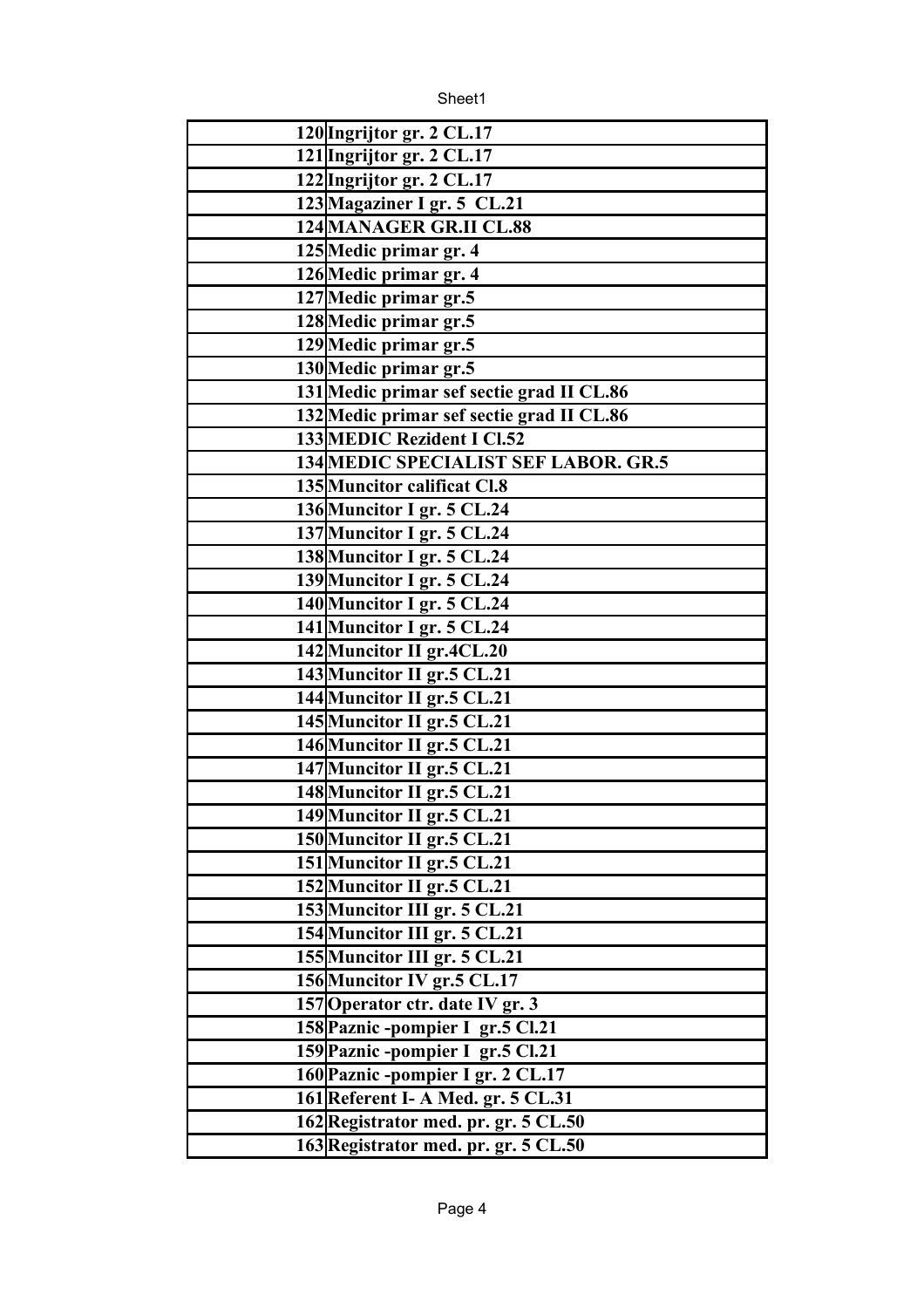| 164 Secretar dactil. I-A gr. 5 CL. 24 |
|---------------------------------------|
| 165Sef birou gr.II Cl 63              |
| 166Sef birou grad II CL.73            |
| 167Sef form. muncitori grad II CL.46  |
| 168Sef form. pompieri gr. 5 CL.24     |
| 169 Sofer autosanitara II gr. 5 CL.27 |
| 170 Sofer I gr. 5 CL.24               |
| 171 Sora medicala pr. gr. 5 CL.50     |
| 172Sora medicala pr. gr. 5 CL.50      |
| 173 Sora medicala pr. gr. 5 CL.50     |
| 174 Spalatoreasa gr. 4 CL.20          |
| 175 Spalatoreasa gr. 5 CL.21          |
| 176 Spalatoreasa gr. 5 CL.21          |
| 177 Statistician medical Cl. 39       |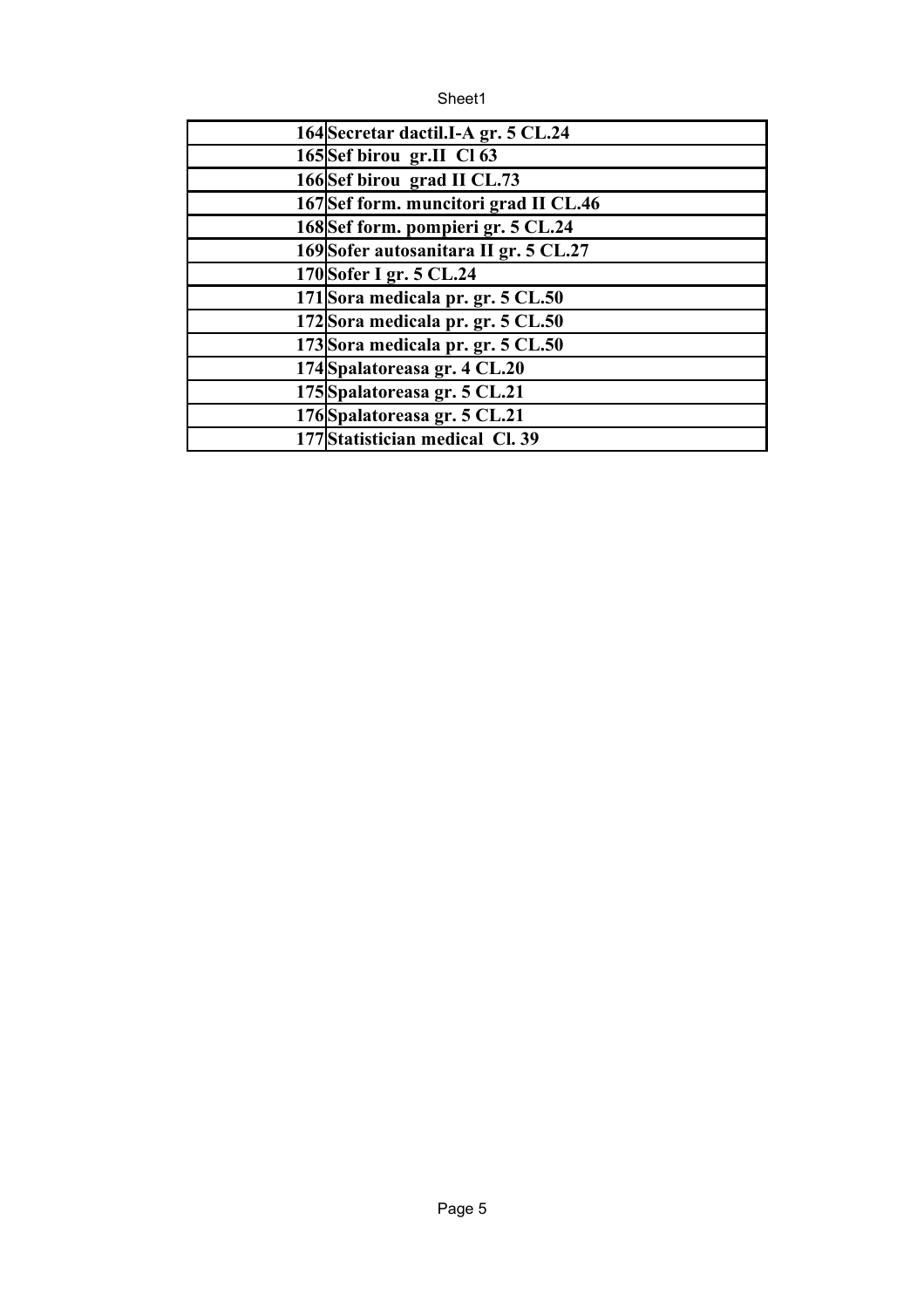26.09.2011

## LE DIN LUNA

| Salar Net         |
|-------------------|
| $\overline{2}281$ |
| 2290              |
| 1821              |
| 1677              |
| 1941              |
| 1607              |
| 1938              |
| 1867              |
| 2033              |
| 2046              |
| 2027              |
| 2002              |
| $\overline{203}0$ |
| 2005              |
| 2031              |
| 1978              |
| 1982              |
| 2040              |
| 2186              |
| 2046              |
| 1763              |
| 2197              |
| 2122              |
| 2087              |
| 2228              |
| $\overline{2127}$ |
| 2002              |
| 2095              |
| 1961              |
| $\overline{2}190$ |
| 2053              |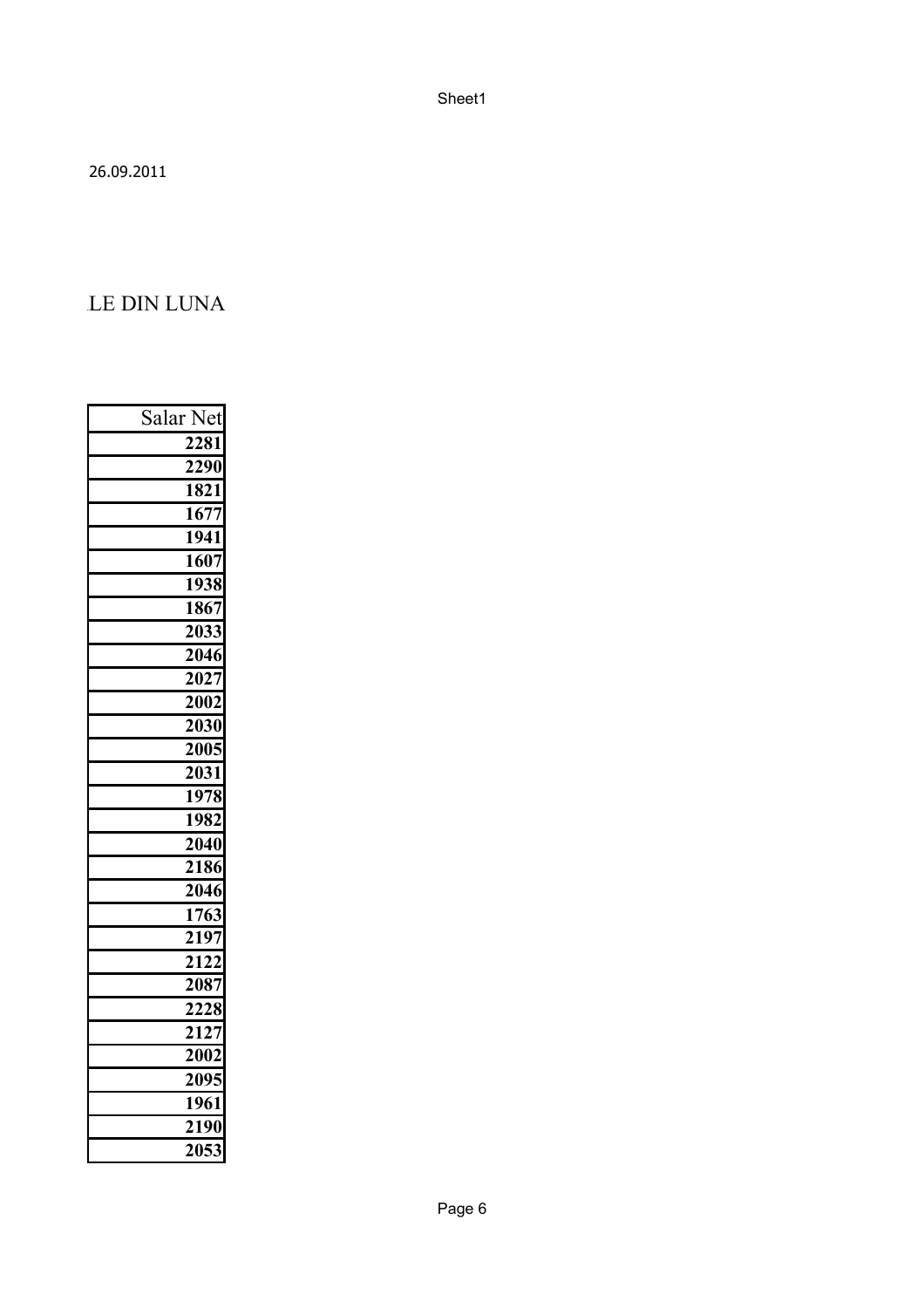| 2087              |
|-------------------|
| 2053              |
| 2241              |
| 1762              |
| $\overline{2119}$ |
| 2143              |
| 2063              |
| 2107              |
| 1953              |
| 2084              |
| 2214              |
| 1800              |
| 1994              |
| 2161              |
| 2151              |
| 2151              |
| 2151              |
| $\frac{1}{21}$ 27 |
| 2151              |
| $\overline{2161}$ |
| 2180              |
| 2151              |
| 2033              |
| 2069              |
| 2123              |
| $\overline{2127}$ |
| 2127              |
| 2033              |
| 2093              |
| 1840              |
| 1840              |
| 1780              |
| 2459              |
| 2513              |
| 1113              |
| 397               |
| 1196              |
| 1015              |
| 2736              |
| 5044              |
| 2246              |
| 1095              |
| 1042              |
| 1076              |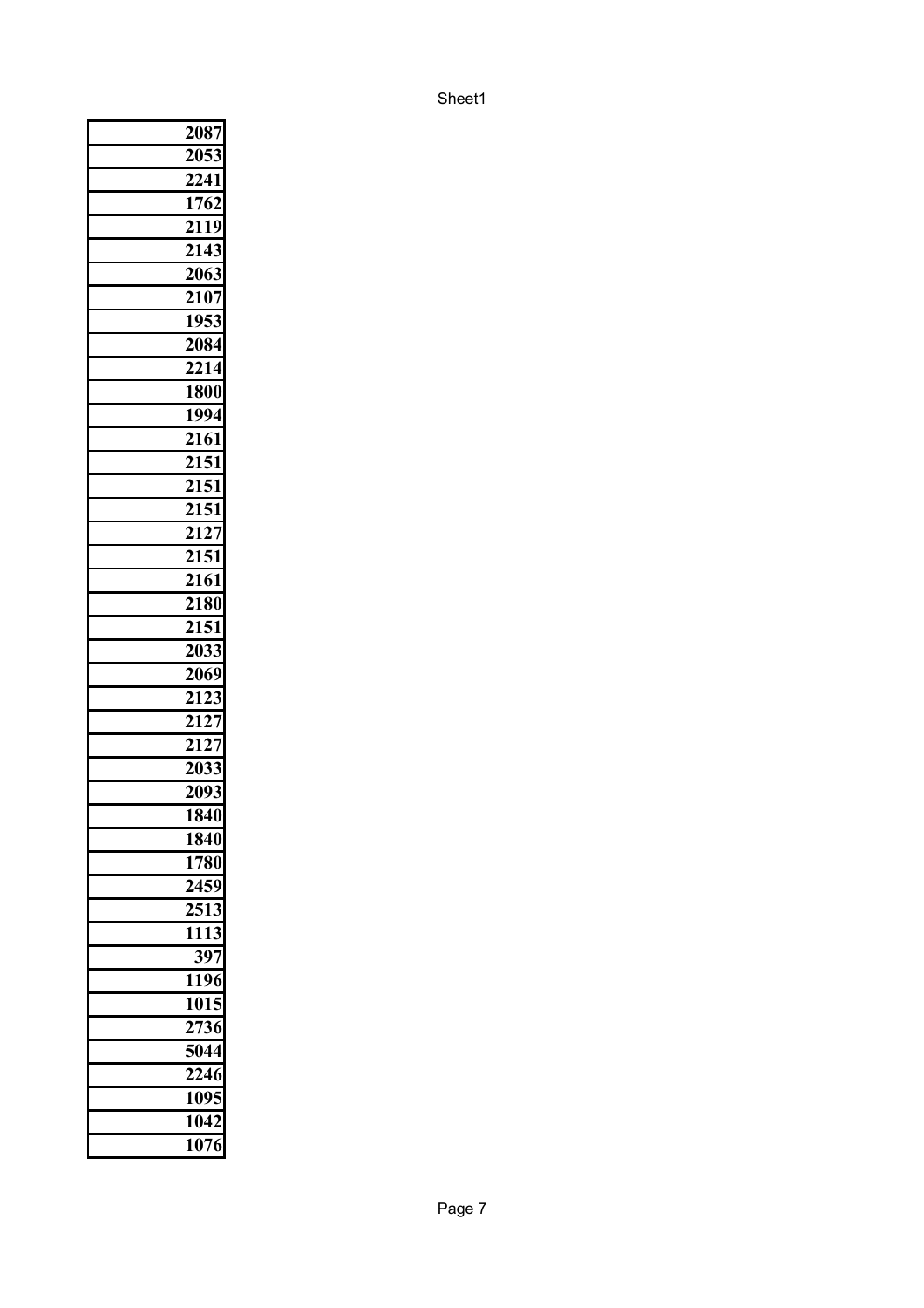| 1121 |     |
|------|-----|
| 1068 |     |
| 1027 |     |
| 1101 |     |
| 1148 |     |
| 1101 |     |
| 1006 |     |
| 991  |     |
| 1109 |     |
| 1082 |     |
| 1106 |     |
| 1148 |     |
| 1071 |     |
| 1084 |     |
| 1034 |     |
| 1369 |     |
| 827  |     |
|      | 746 |
|      | 772 |
|      | 939 |
| 961  |     |
|      | 985 |
| 1012 |     |
| 907  |     |
|      | 963 |
|      | 803 |
|      | 872 |
| 871  |     |
|      | 980 |
|      | 909 |
| 982  |     |
| 982  |     |
| 934  |     |
| 988  |     |
| 886  |     |
| 951  |     |
| 1031 |     |
|      | 988 |
| 966  |     |
| 915  |     |
| 1084 |     |
| 769  |     |
| 1013 |     |
| 863  |     |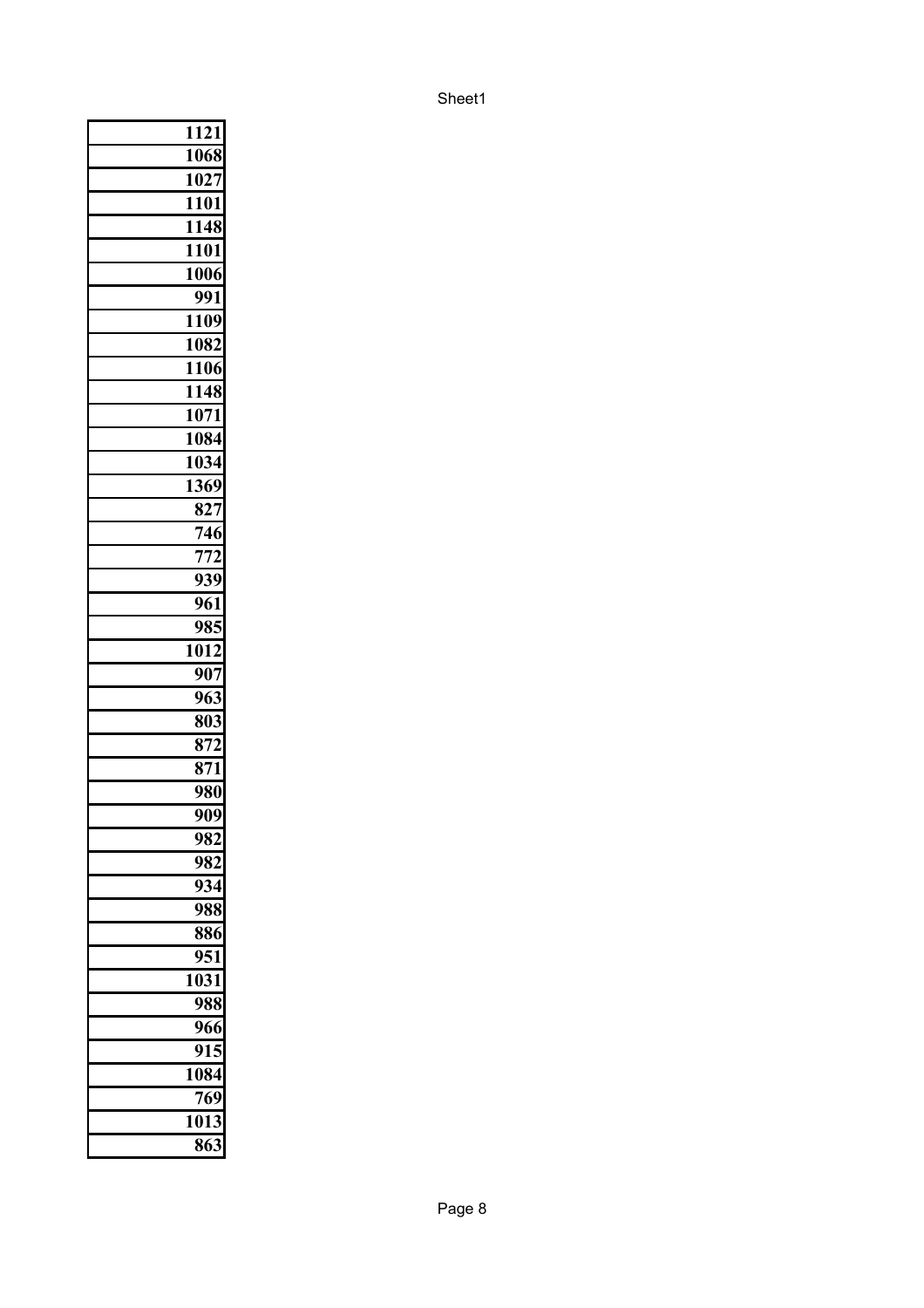|   | 942               |
|---|-------------------|
|   | 970               |
|   | 953               |
|   | 1170              |
|   | 5822              |
|   | 2900              |
|   | 5809              |
|   | 5289              |
|   | 5627              |
|   | 4194              |
|   | 5332              |
|   | 5825              |
|   | 5904              |
|   | 1858              |
|   | 3755              |
|   | 798               |
|   | 1197              |
|   | 1398              |
|   | 1186              |
|   | $\overline{1239}$ |
|   | 1197              |
|   | 1019              |
|   | 1195              |
|   | 1272              |
|   | 1209              |
|   | 1283              |
|   | 1294              |
|   | 1382              |
|   | 1282              |
|   | 1260              |
|   | 1241              |
|   | 1474              |
|   | 1133              |
| I | 1109              |
|   | 1132              |
|   | 1063              |
|   | 1071              |
|   | 927               |
|   | 1101              |
|   | 1094              |
|   | 1063              |
|   | 1188              |
|   | 1432              |
|   | 1394              |